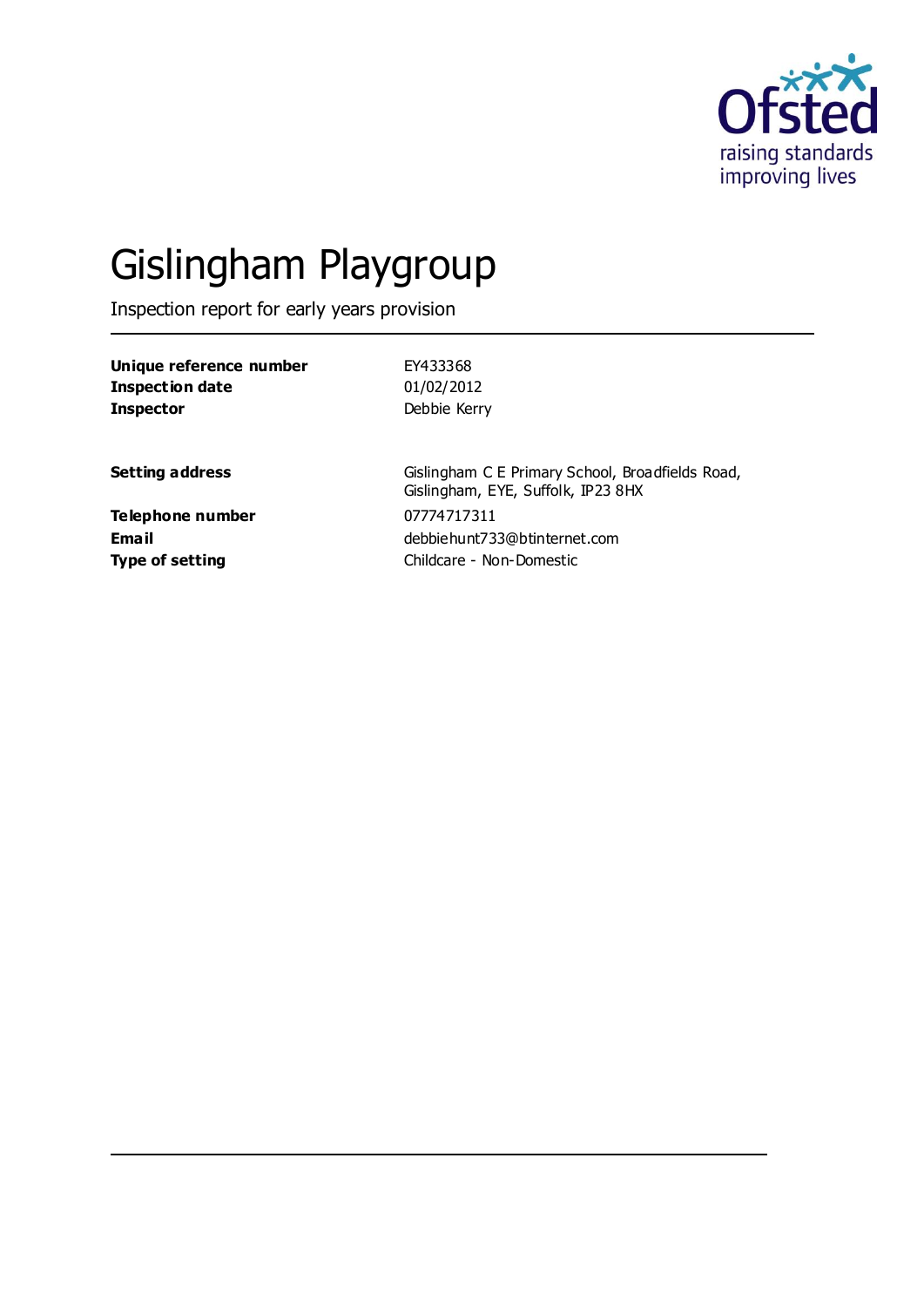The Office for Standards in Education, Children's Services and Skills (Ofsted) regulates and inspects to achieve excellence in the care of children and young people, and in education and skills for learners of all ages. It regulates and inspects childcare and children's social care, and inspects the Children and Family Court Advisory Support Service (Cafcass), schools, colleges, initial teacher training, work-based learning and skills training, adult and community learning, and education and training in prisons and other secure establishments. It assesses council children's services, and inspects services for looked after children, safeguarding and child protection.

If you would like a copy of this document in a different format, such as large print or Braille, please telephone 0300 123 1231, or email enquiries@ofsted.gov.uk.

You may copy all or parts of this document for non-commercial educational purposes, as long as you give details of the source and date of publication and do not alter the information in any way.

T: 0300 123 1231 Textphone: 0161 618 8524 E: enquiries@ofsted.gov.uk W: [www.ofsted.gov.uk](http://www.ofsted.gov.uk/)

© Crown copyright 2012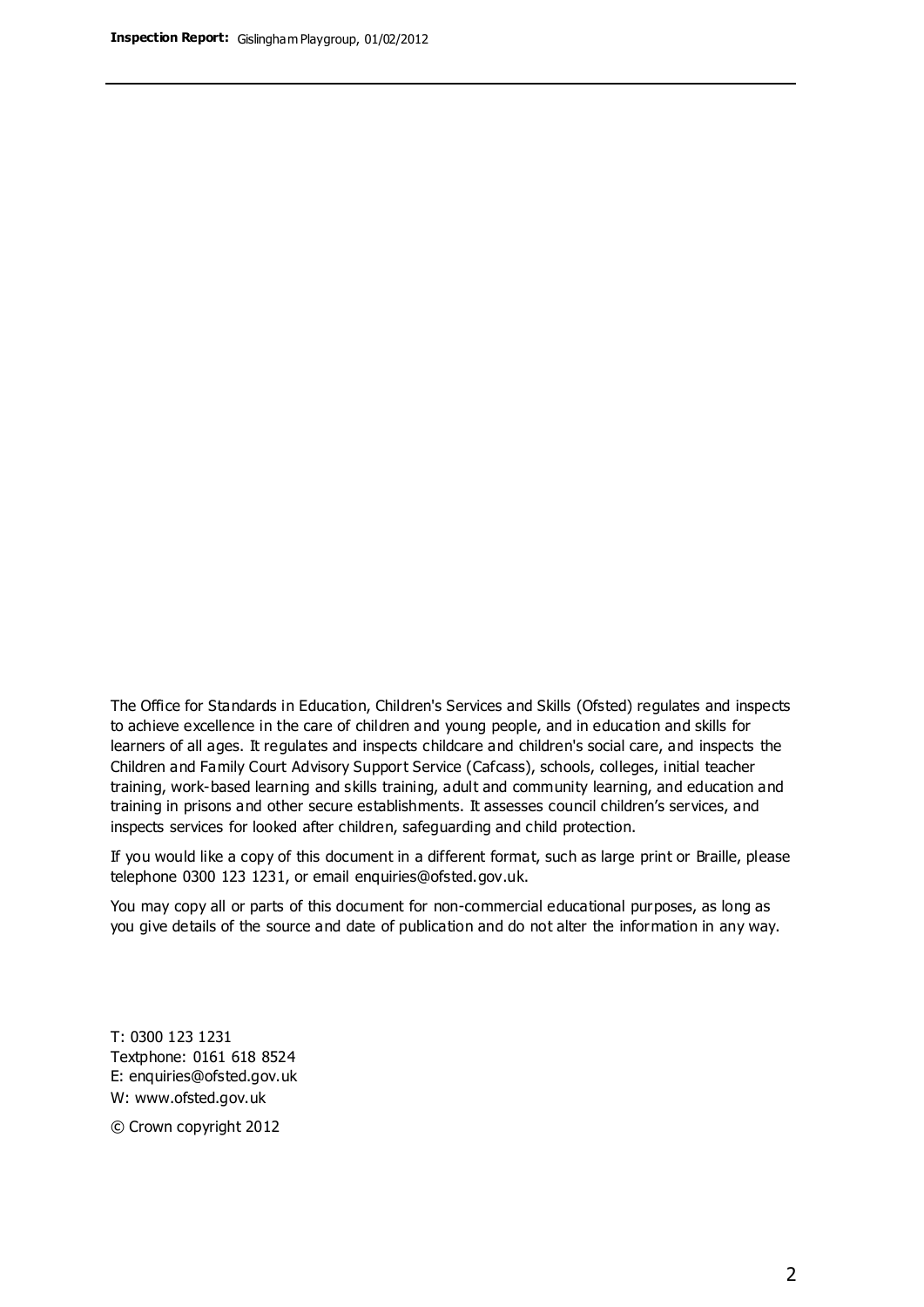### **Introduction**

This inspection was carried out by Ofsted under Sections 49 and 50 of the Childcare Act 2006 on the quality and standards of the registered early years provision. 'Early years provision' refers to provision regulated by Ofsted for children from birth to 31 August following their fifth birthday (the early years age group). The registered person must ensure that this provision complies with the statutory framework for children's learning, development and welfare, known as the *Early* Years Foundation Stage.

The provider must provide a copy of this report to all parents with children at the setting where reasonably practicable. The provider must provide a copy of the report to any other person who asks for one, but may charge a fee for this service (The Childcare (Inspection) Regulations 2008 regulations 9 and 10).

The setting also makes provision for children older than the early years age group which is registered on the voluntary and/or compulsory part(s) of the Childcare Register. This report does not include an evaluation of that provision, but a comment about compliance with the requirements of the Childcare Register is included in Annex B.

Please see our website for more information about each childcare provider. We publish inspection reports, conditions of registration and details of complaints we receive where we or the provider take action to meet the requirements of registration.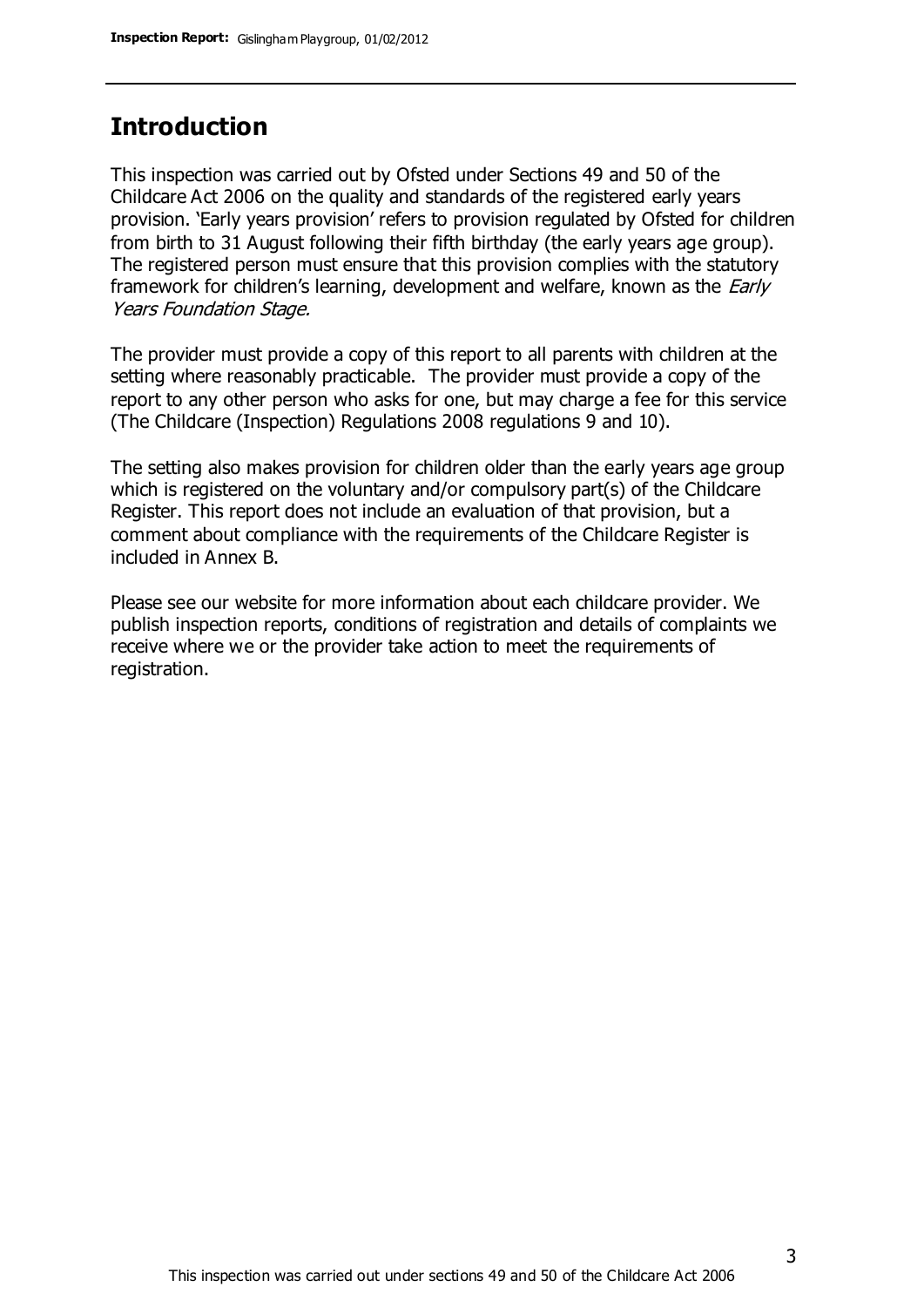## **Description of the setting**

Gislingham Playgroup is an established group who re-registered when they moved premises in 2011. They operate from a purpose built building which is situated on the grounds of Gislingham County Primary School near Eye in Suffolk. The playgroup serves the local area and has strong links with the school. There is a secure enclosed area available for outdoor play and the premises are fully accessible.

The setting opens Monday to Friday during school term times. Sessions are from 8.45am until 11.45am and from 12.45pm until 3.45pm with an optional lunch club that runs from 11.45am until 12.45pm. Children are able to attend for a variety of sessions. A maximum of 24 children may attend the playgroup at any one time. The setting is registered on the Early Years Register and on both the voluntary and compulsory parts of the Childcare Register. The playgroup provides funded early education for three- and four year olds. They are able to support children with special educational needs and/or disabilities and children who speak English as an additional language.

The playgroup employs four members of child care staff and an additional two relief staff who cover illness and holidays. All of the full time staff hold appropriate early years qualifications at level two or above. They receive support from the local authority.

## **The overall effectiveness of the early years provision**

Overall the quality of the provision is good.

Children's welfare, learning and development is fully supported by the highly motivated staff, ensuring that the majority of their individual learning needs can be met. There are clear aims and objectives for children's learning in place. The selfevaluation is regularly reviewed to ensure that continuous improvement is maintained. Staff are fully supported in their training and development, so that practice in the playgroup continues to provide positive outcomes for all children who attend. Partnerships between staff, parents and other practitioners works well in practice to ensure children make good progress in their learning and development.

## **What steps need to be taken to improve provision further?**

To further improve the early years provision the registered person should:

develop further the observations to identify children's next steps in their learning and ensure that they are linked to the six areas of learning.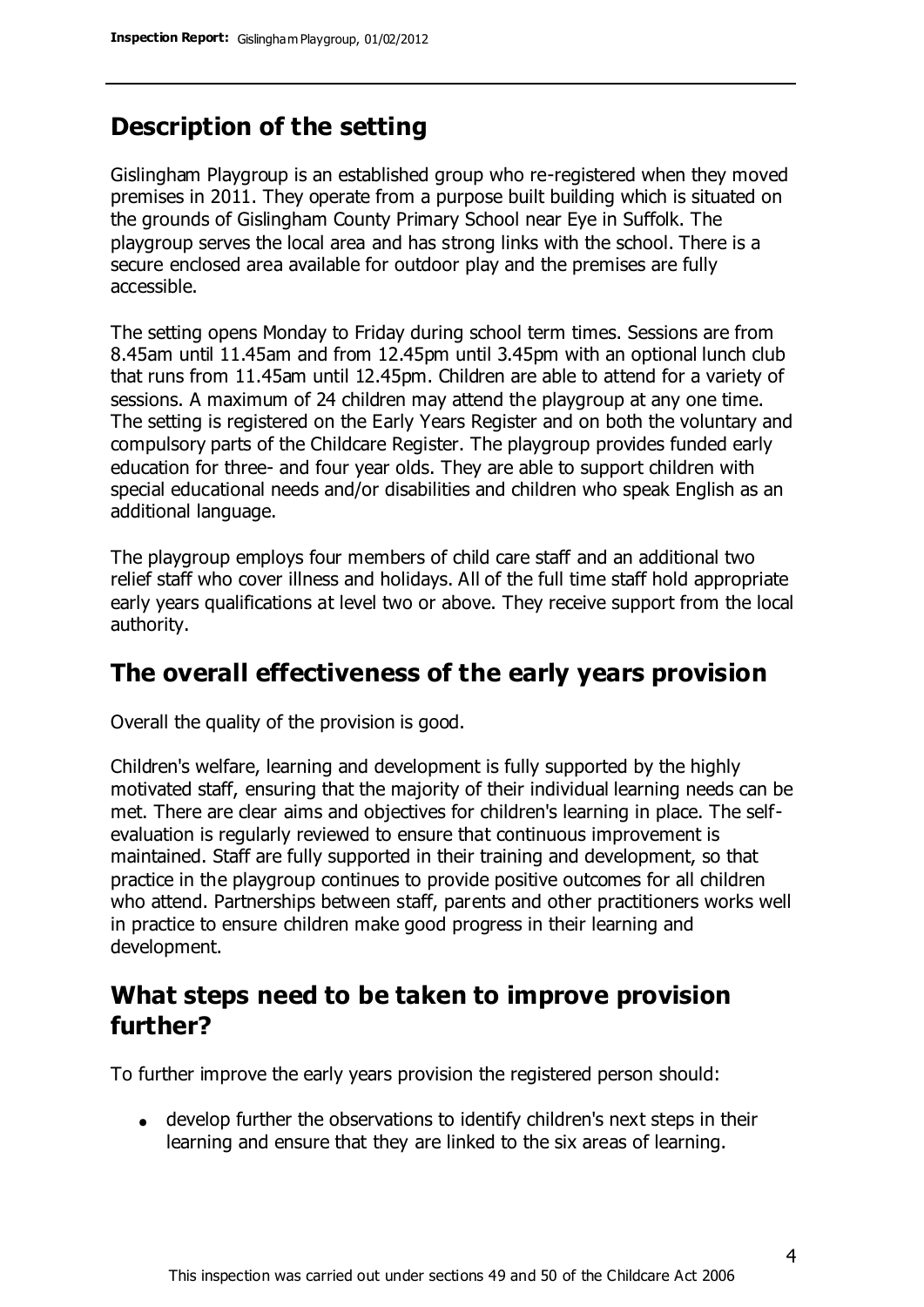## **The effectiveness of leadership and management of the early years provision**

There are clear procedures in place for staff to follow regarding safeguarding children to ensure that their welfare is effectively promoted. Staff have an excellent understanding of their responsibilities so that maintaining children's welfare remains a high priority. Risk assessments ensure that all areas are safe for children to access. The daily check list for setting up ensures that safety is maintained and monitored, enhancing children's welfare. Procedures for emergency evacuation are practised regularly and recorded ensuring that children's safety is effectively promoted.

Parents are given a prospectus with all information regarding the playgroup when their children start. There are a comprehensive range of policies and procedures in place to support the clear aims of the playgroup which are shared with parents. Through the notice board and regular newsletters, they are kept fully informed about topics and activities within the playgroup to ensure they are involved with their child's early education. They are invited to join the committee, help with fund raising and are free to 'stay and play' at any session so they are fully involved with their child's early education. Parents are given questionnaires to complete for feedback on practice and any proposed changes and they add comments to their child's learning journey on their achievements at home. They speak very highly of the staff, the setting and the learning and progress that their children have made. There is a good relationship between the primary school and playgroup staff to ensure that children are fully supported for a smooth transition when they transfer. Staff at the playgroup ensures information on children's learning and development is exchanged with other settings that the children attend to ensure their needs are fully supported and for the continuity of their care.

All of the staff are included in reviewing and evaluating their good practice and have completed the self-evaluation form. This is currently being updated to reflect their commitment to continuous improvement. Regular staff and committee meetings are held and used for discussion on areas for development, children's progress and to plan activities. The staff work well together and exchange information on the children's learning to ensure that their needs can be met. The garden in the outside area is being developed to provide children with an area for growing flowers and vegetables.

## **The quality and standards of the early years provision and outcomes for children**

Children's health is promoted as they have a variety of fresh fruit at snack time that meets their individual dietary needs. Snack is on a rolling plan which enables children to make choices about when they are ready to eat. Staff also sit with the children and ask them questions to help promote their thinking. Children's independence and self-care skills are promoted as they are encouraged to pour their own drinks and to clear away their cups and plates. Children have developed a good understanding of why they need to wash their hands before eating and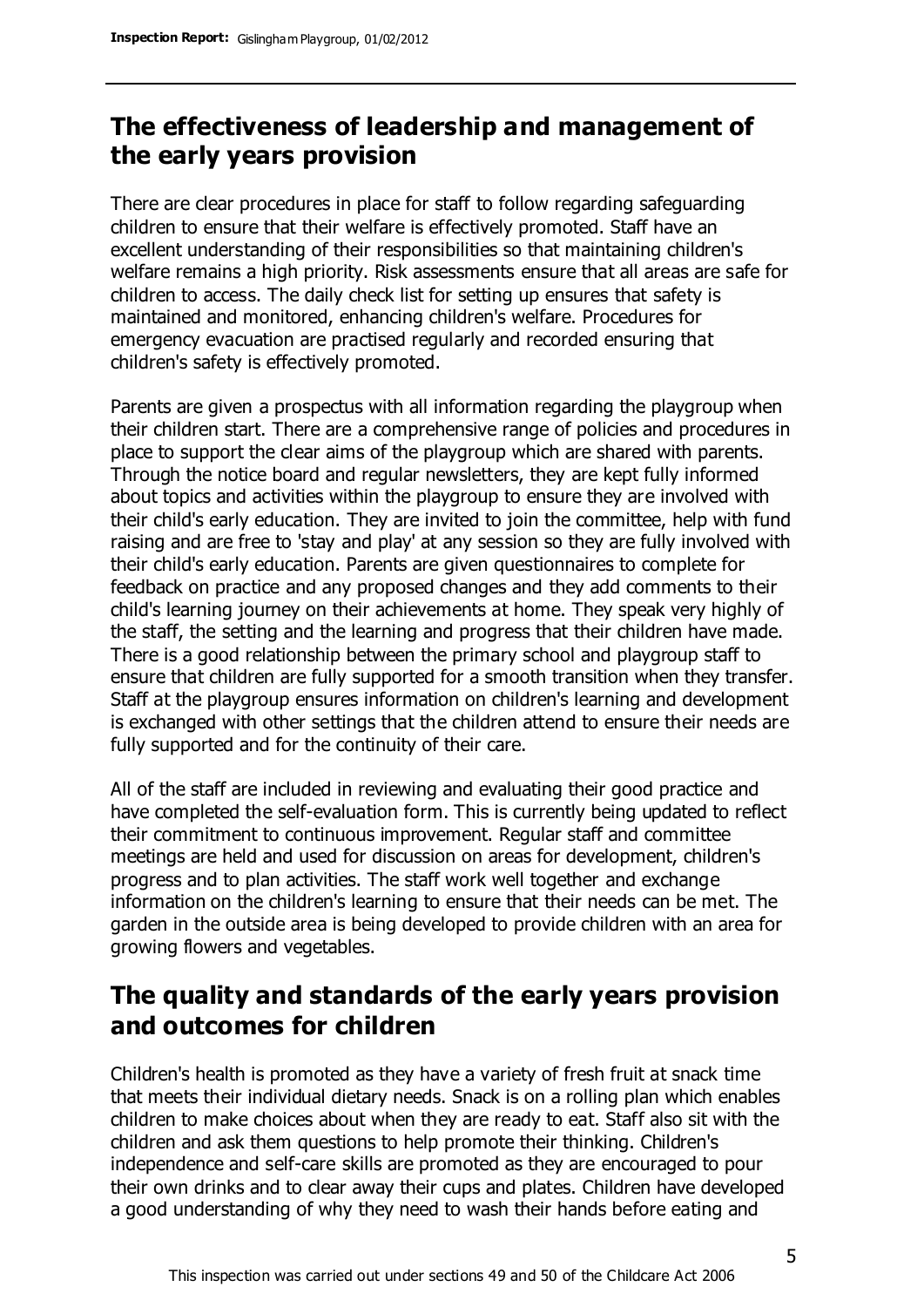after using the toilet. Children have regular access to the outside play area where they use a range of resources and equipment to promote their physical development well. All accidents and medication records are kept up-to-date and include parent's signatures to ensure they are kept fully informed of any concerns regarding their child's health. Individual care plans are in place to ensure that staff support children's with health needs appropriately.

Staff ask questions to develop children's thinking skills; they are able to recall past events, topics and can predict what will happen in the story to develop their interest in literacy and extend their learning. As a result, children are confident communicators when talking with other children and staff. Children enjoy looking at books and listening to stories read to them by staff. Children sound out the letters in their name and are able to link the letters to words that are displayed to develop their early reading skills. Children are able to recognise their own names on arrival as they self-register and some can write their names on their art work. Children's independence is promoted as they pour their own drinks, manage their own toileting needs and wash their hands. Children enjoy playing outside and are developing an understanding on bodily awareness as they know that they need to wear coats to keep themselves warm. Staff talk with children about the weather and the different seasons; they explore ice that they find outside to develop their understanding on the environment. Children learn the rules and how to behave well; they are helped to learn how to share and take turns with resources; they all help to tidy away which helps them to learn respect for their resources and environment. Children develop their understanding of problem solving as they complete puzzles together. Staff use mathematical language as they talk about taller/shorter when comparing towers of bricks to the children's height. Children experiment with sound as they use musical instruments outside; they sing songs and make loud and quiet sounds.

The staff undertake regular observations of children and record their achievements. Their learning journey records include examples of their work and photographs. However, these are not always linked to the six areas of learning to reflect that children are receiving a broad and balanced curriculum. The next step in children's learning is not clearly identified to ensure that they are making progress in their learning and development. Planning shows a wide range of activities that cover all six areas of learning. The staff have completed 'Every child a talker' training and have received ECaT status.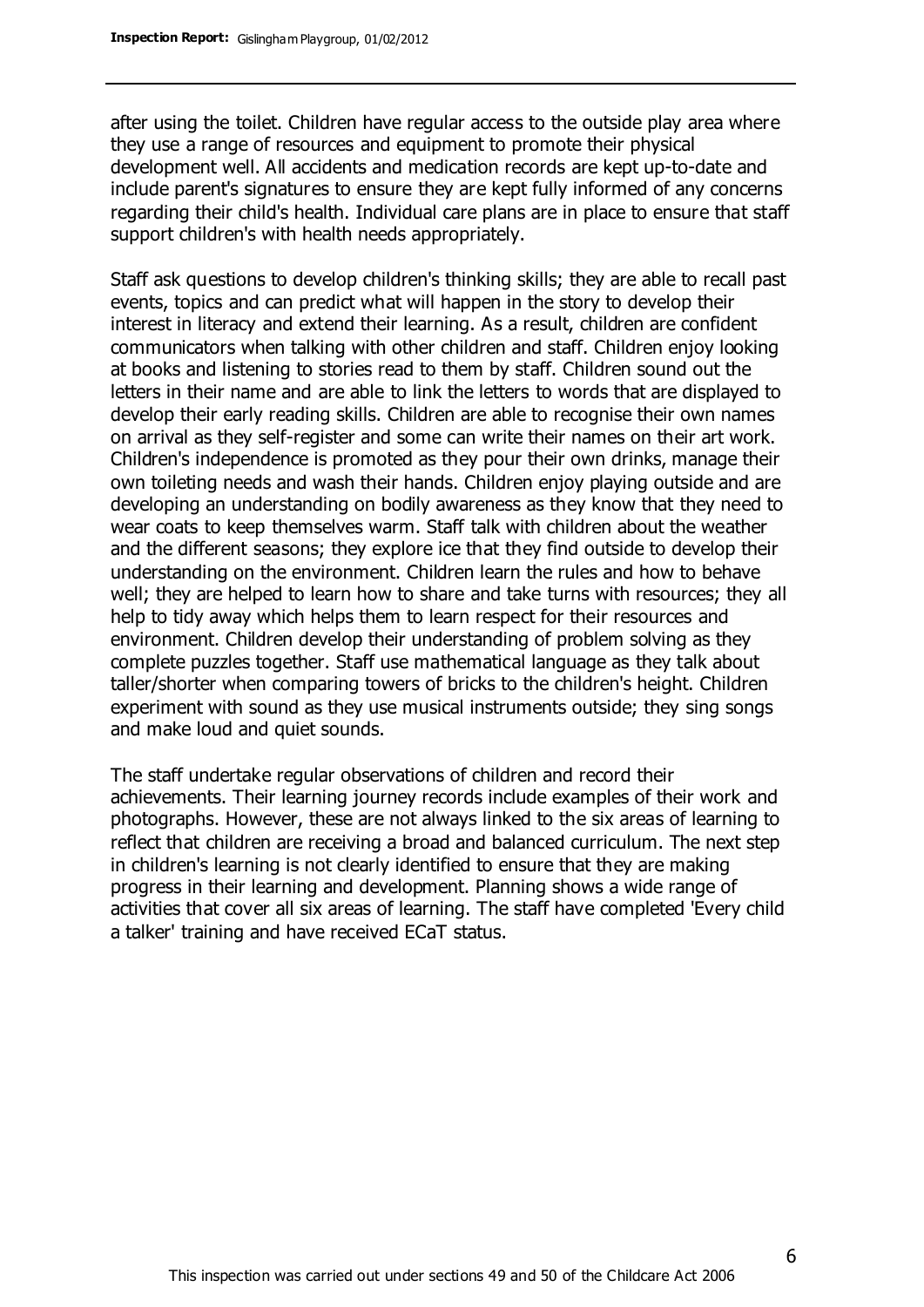# **Annex A: record of inspection judgements**

#### **The key inspection judgements and what they mean**

Grade 1 is Outstanding: this aspect of the provision is of exceptionally high quality Grade 2 is Good: this aspect of the provision is strong Grade 3 is Satisfactory: this aspect of the provision is sound Grade 4 is Inadequate: this aspect of the provision is not good enough

#### **The overall effectiveness of the early years provision**

| How well does the setting meet the needs of the<br>children in the Early Years Foundation Stage? |  |
|--------------------------------------------------------------------------------------------------|--|
| The capacity of the provision to maintain continuous                                             |  |
| improvement                                                                                      |  |

#### **The effectiveness of leadership and management of the early years provision**

| The effectiveness of leadership and management of the             |  |
|-------------------------------------------------------------------|--|
| <b>Early Years Foundation Stage</b>                               |  |
| The effectiveness of leadership and management in embedding       |  |
| ambition and driving improvement                                  |  |
| The effectiveness with which the setting deploys resources        |  |
| The effectiveness with which the setting promotes equality and    |  |
| diversity                                                         |  |
| The effectiveness of safeguarding                                 |  |
| The effectiveness of the setting's self-evaluation, including the |  |
| steps taken to promote improvement                                |  |
| The effectiveness of partnerships                                 |  |
| The effectiveness of the setting's engagement with parents and    |  |
| carers                                                            |  |

#### **The quality of the provision in the Early Years Foundation Stage**

The quality of the provision in the Early Years Foundation Stage  $\vert$  2

#### **Outcomes for children in the Early Years Foundation Stage**

| <b>Outcomes for children in the Early Years Foundation</b>    |  |
|---------------------------------------------------------------|--|
| <b>Stage</b>                                                  |  |
| The extent to which children achieve and enjoy their learning |  |
| The extent to which children feel safe                        |  |
| The extent to which children adopt healthy lifestyles         |  |
| The extent to which children make a positive contribution     |  |
| The extent to which children develop skills for the future    |  |

Any complaints about the inspection or report should be made following the procedures set out in the guidance available from Ofsted's website: www.ofsted.gov.uk